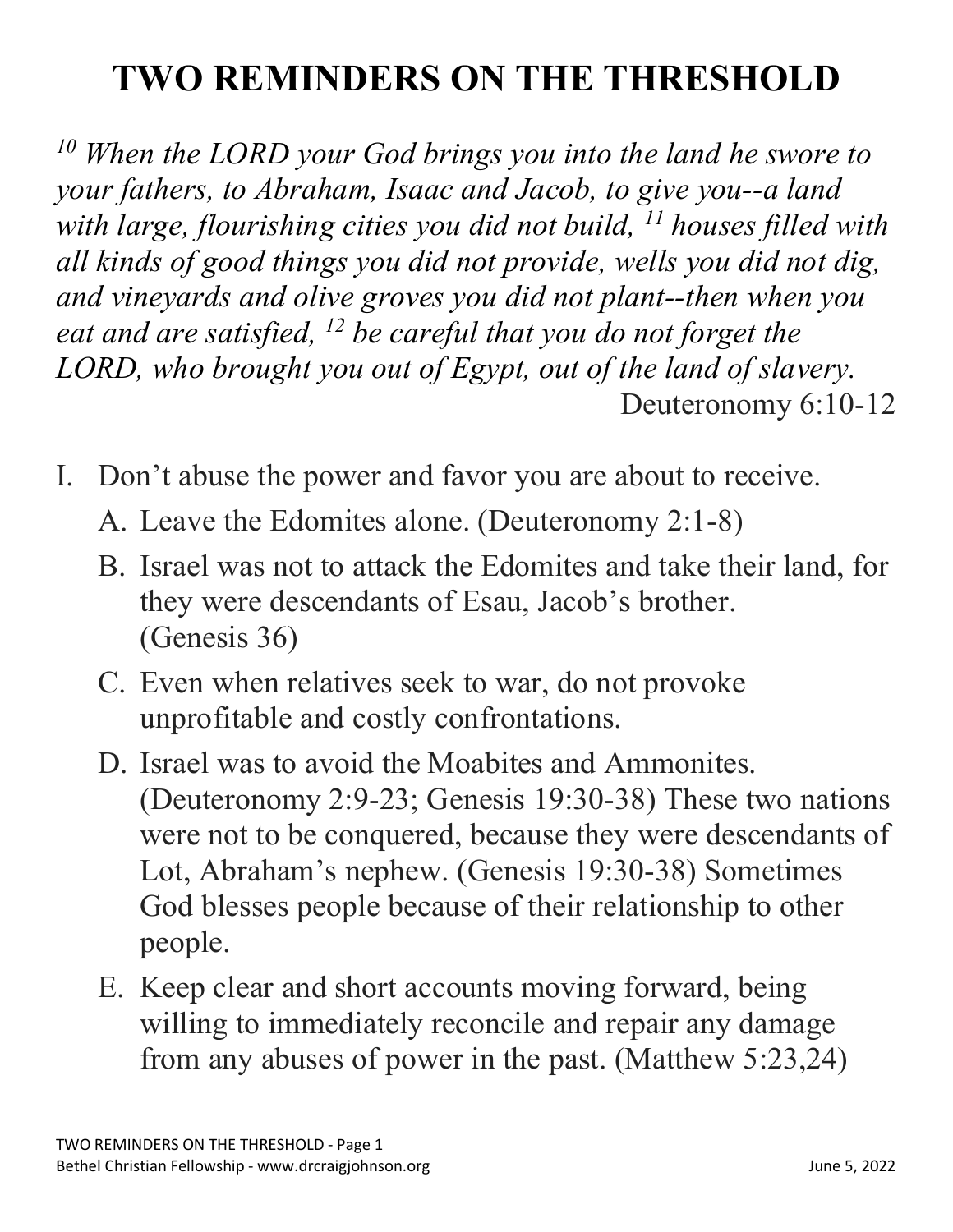*<sup>23</sup> "Therefore, if you are offering your gift at the altar and there remember that your brother or sister has something against you, 24 leave your gift there in front of the altar. First go and be reconciled to them; then come and offer your gift."*

- F. God is untying complex knots and will be revealing anyone with whom you need to reconcile. Do it quickly, and find relief immediately.
- II. Ask the Lord's mind and permission. Avoid any Gibeonite entanglements. (Joshua 9:1-10:28)
	- A. Satan sometimes comes as a devouring lion overt warfare (I Peter 5:8) - and sometimes as a deceiving serpent - covert warfare. (2 Corinthians 11:3) It's easier to identify the lion when he is roaring, than to detect the serpent when he is slithering.

[1Pe 5:8 NIV] *<sup>8</sup> Be alert and of sober mind. Your enemy the devil prowls around like a roaring lion looking for someone to devour.*

[2Co 11:3 NIV] *<sup>3</sup> But I am afraid that just as Eve was deceived by the serpent's cunning, your minds may somehow be led astray from your sincere and pure devotion to Christ.*

- B. The Gibeonites were from only 25 miles away yet they lied and portrayed themselves as being from a foreign city. Their clothing, food and equipment we're all designed to give the impression of a long journey. They sought the covenant of Joshua's protection.
- C. Joshua did not consult the Lord. (Joshua 9:14,15)